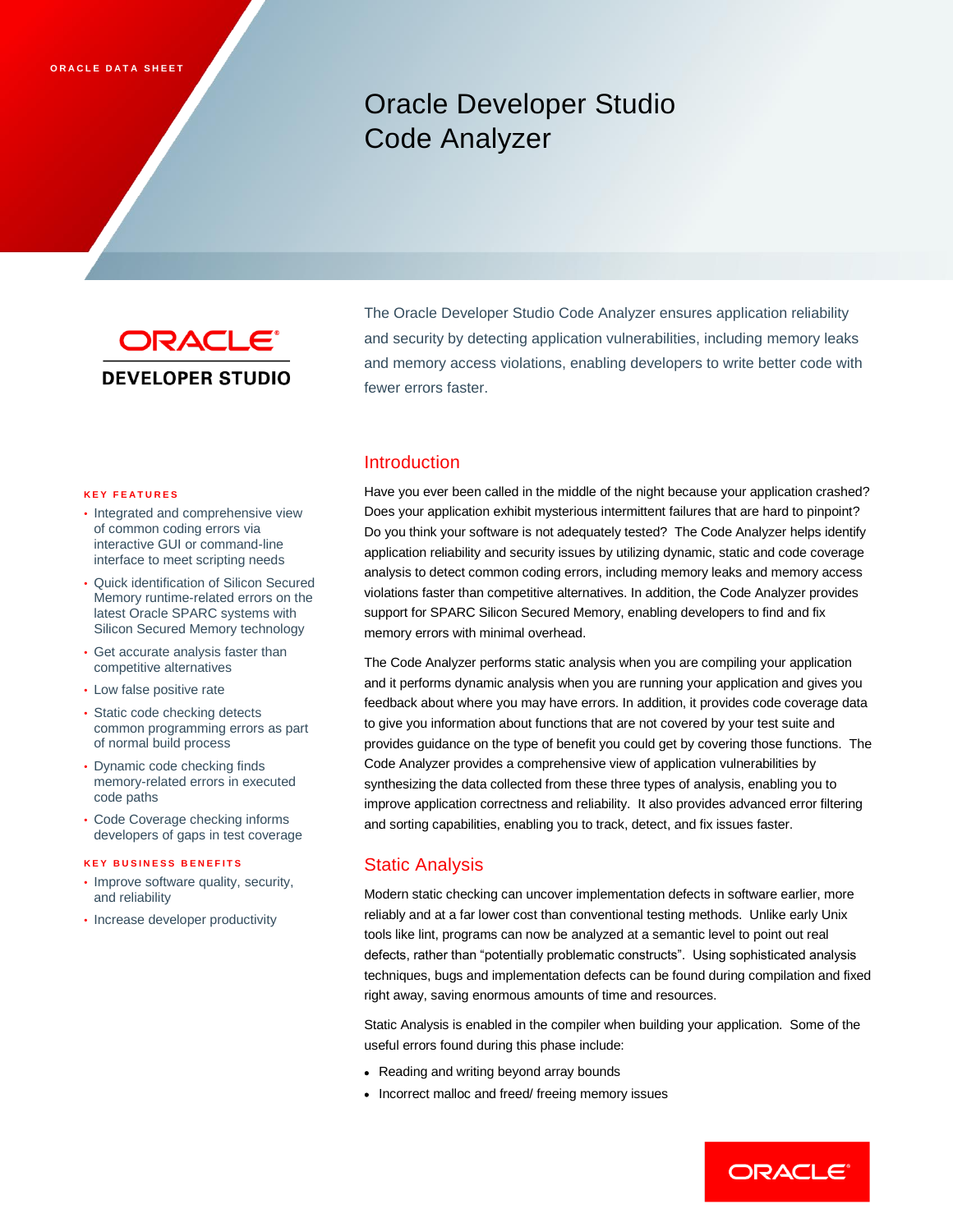- Null pointer deference (leaky pointer checks)
- Infinite empty loop
- Uninitialized memory reads / operations
- Type cast violations

All of these types of errors, and many more, are detected during regular builds. Other than the addition of a special option, no other change is necessary. Developers typically find that detecting and eliminating these errors during the design and early implementation phase is an order of magnitude cheaper than detecting them later during development or having to generate patches for critical bugs.



Figure 1. Comprehensive view of static errors

However, not all errors are detectable at compile time. Some real errors may not be reported (these are called false negatives) and some reported errors might not actually be issues (these are called false positives). The goal of the tool is to minimize these types of errors. Another real limitation is that some errors depend on data that is available only at runtime. For such errors, the tool offers dynamic code checking capabilities. The advantage of using the same compiler to produce static errors is twofold: what is compiled is exactly what is checked and the tool does not use any other external parsing technique which may or may not analyze the same code the compilers see during build time.

### Dynamic Analysis

While static code checking is extremely useful, it does have some limitations outlined above. Additionally, developers want to know exactly how an issue arose during application runtime. Dynamic checking provides a complementary view in discovering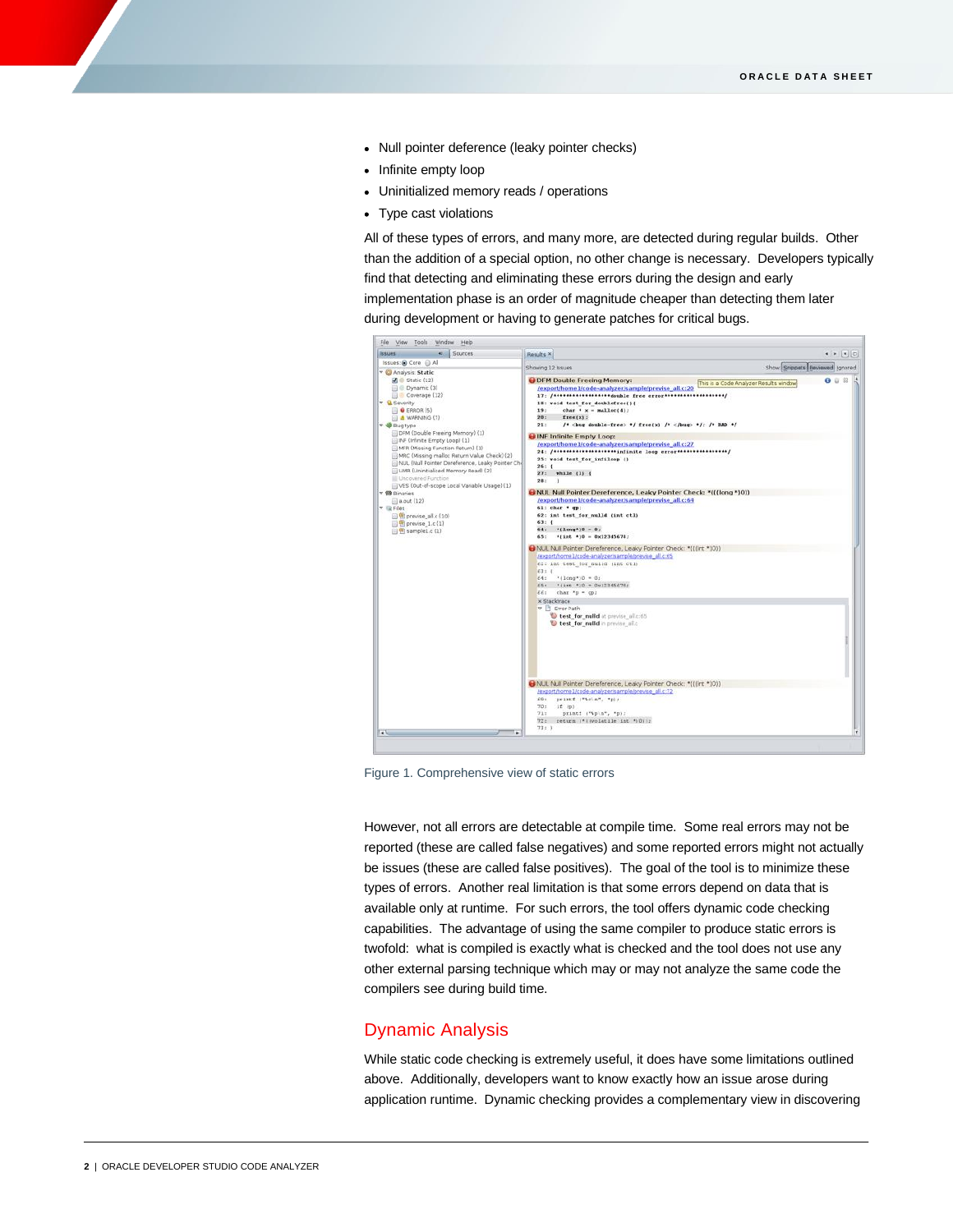common kinds of errors:

- Reading from and writing to unallocated memory
- Accessing memory beyond allocated array bounds
- Incorrect use of freed memory
- Freeing the wrong memory blocks
- Uninitialized memory reads / writes
- Memory leaks

Dynamic checking works on binaries built with the Oracle Developer Studio compilers. No special compilation flag is necessary, although the presence of the –g option is recommended to help identify offending source lines. Access to source code is not required, which means it can be used on production binaries and works well with third party libraries. The binary is instrumented for these memory related errors. Due to the close linkage with the compilers and intimate knowledge of hardware and Oracle Solaris interfaces, the overhead incurred during dynamic checking is the smallest among similar tools.



Figure 2. Comprehensive view of dynamic errors

## Code Coverage to Identify Gaps in Testing

Code coverage checking uses binary instrumentation to inspect test suite runs of an application and to identify vulnerabilities by highlighting source fragments that are not covered. Highlights include:

- Collecting and aggregating data on uncovered portions of code over multiple runs, thus making it suitable for integration during automated product testing
- Displaying potential coverage percentage
- Multi-threaded and Multi-process safe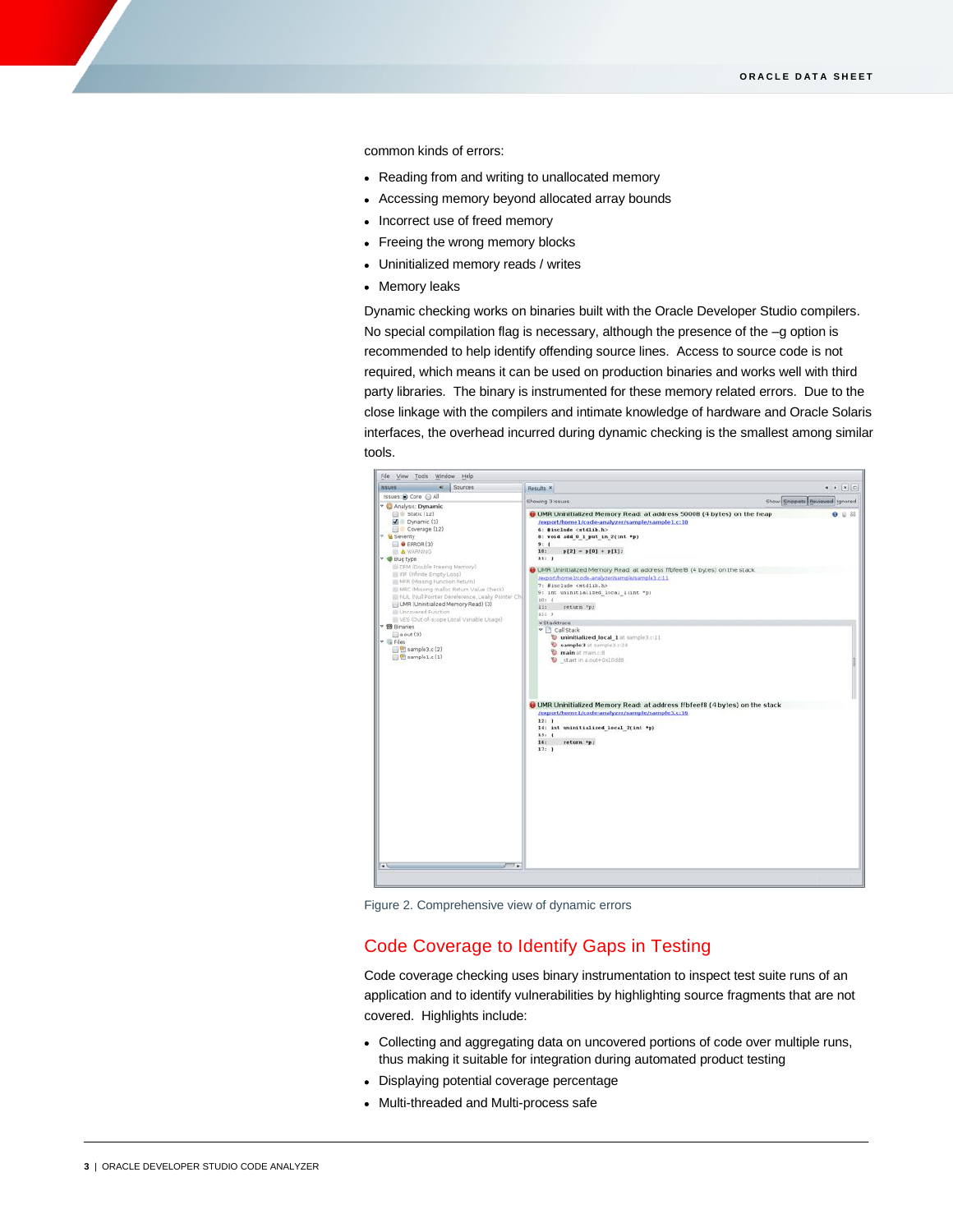Low overhead of instrumentation during runs

The code coverage checking feature of the Code Analyzer includes unique patented technology that provides a sorted list of most important functions that have not been tested. These are functions with the largest functionalities. It also hides uncovered functions that are subsumed by other functions, reducing clutter.

# Graphical or Command-line Interface to Meet Various User Needs

Based on the award-winning NetBeans framework, the Code Analyzer GUI provides an easy to use graphical view of the data collected by these three types of analysis.

The tool opens with two panes: one pane highlights the types of vulnerabilities found and the other pane details the errors in the context of the surrounding code fragments to quickly pinpoint the root cause of the issues. The feature-rich GUI provides:

- Filters to enable focus on select types of vulnerabilities or a selection of source files to focus on
- Buttons to hide, show and mark vulnerabilities according to users preference
- Integrated editor for easy source fixes
- Source browsing: class, method, field usages, call-graph information



Figure 3. Overview of Code Analyzer GUI

The Code Analyzer also provides a command-line interface to view analysis results. In addition, it provides the ability to filter new errors and recently fixed errors making it easy to understand recent updates to the program.

The Code Analyzer combines the advantages of bug-finding capabilities of static and